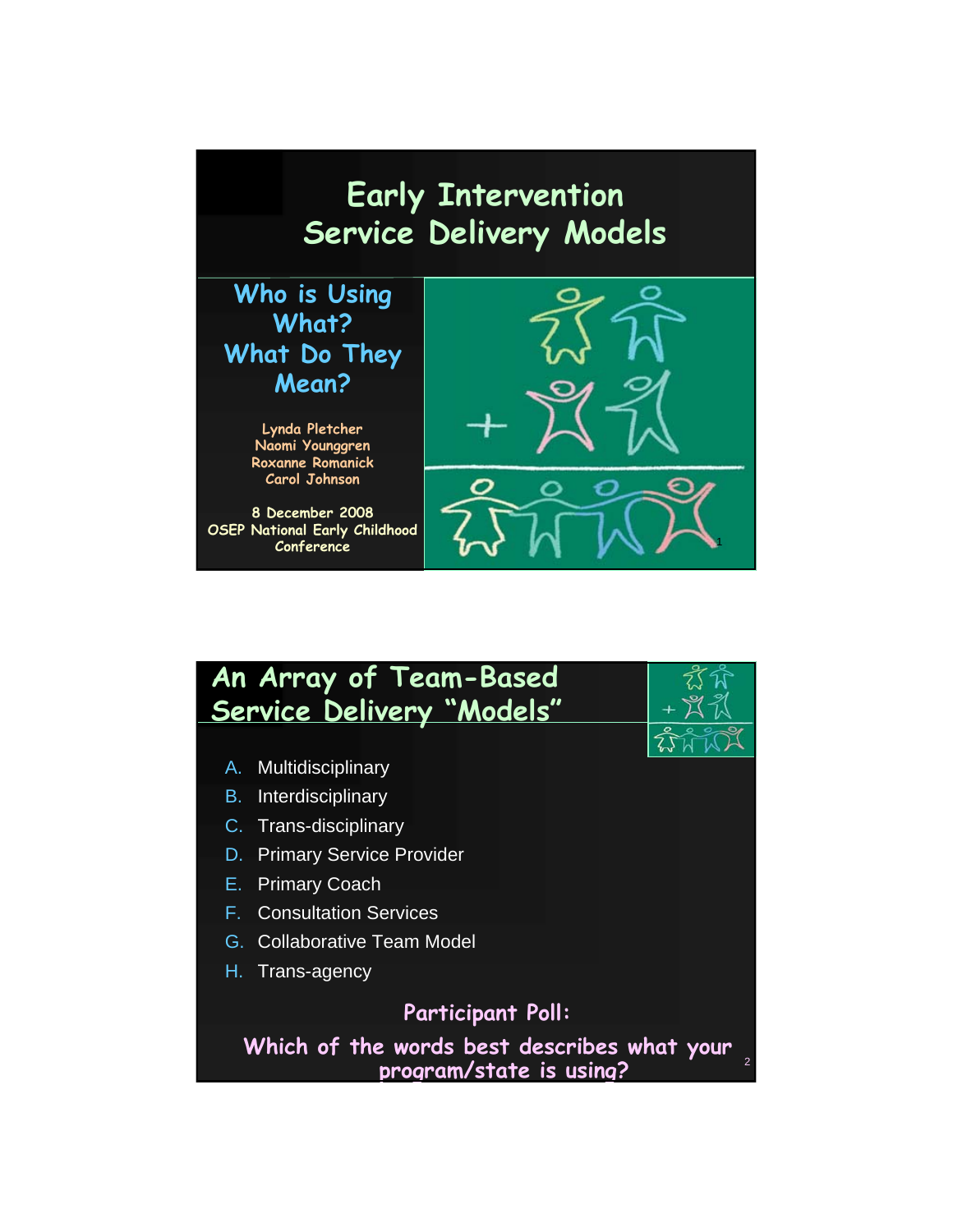## **The Meaning Behind the Terms**

### **Trans-disciplinary**

- **Exolved from MD to ID to TD.**
- **Professionals share roles & see the child as a whole in** the context of the family.

### **Primary Service Provider**

- **Example 1** Linked to a Trans-disciplinary model.
- **PSP works in close collaboration with other team** members integrating & synthesizing information shared to deliver efficient & comprehensive support.
- **Service delivery by one person with supporting services** provided through joint visits & consultation.

## **The Meaning Behind the Terms**

**Coaching** – "...an interactive process of observation and reflection in which the coach promotes a parent's or other care provider's ability to support a child's participation in everyday experiences and interactions with family members and peers across settings"

*Rush, D. D., Shelden, M. L., & Hanft, B. E. (2003)*

3

**Foundations in principles of adult learning**

#### **Primary Coach Approach to teaming**

■ "…assigns one member of a team as the primary coach, where he or she receives coaching from other team members, and uses coaching with parents and other primary caregivers to support and strengthen their confidence and competence in promoting child learning and development."

> 4 *Shelden & Rush http://www.coachinginearlychildhood.org/pcateamingintro.php*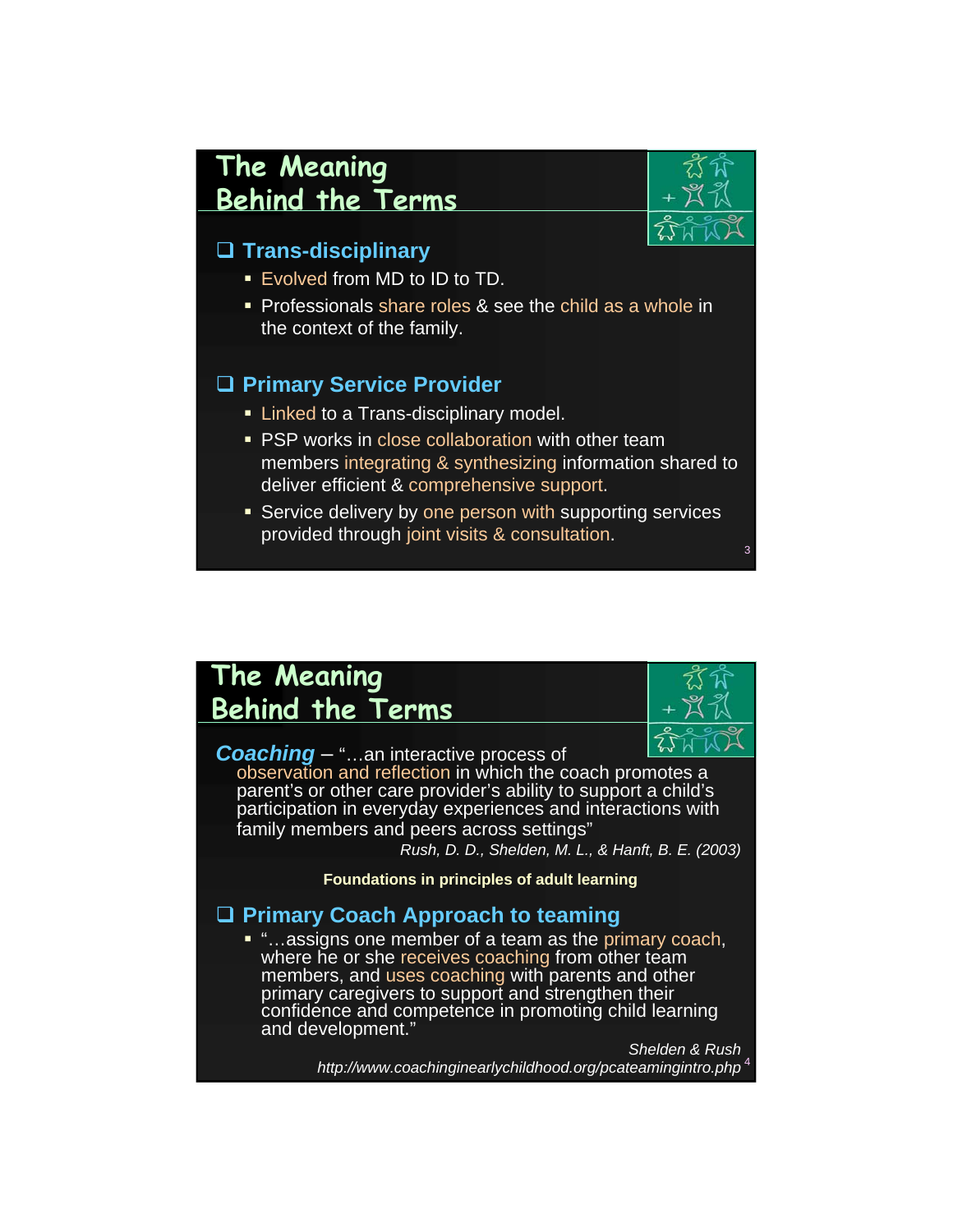## **The Meaning Behind the Terms**



#### **Consultation services**

 Not tied to one particular model, but flexible to meet the individual needs of children and families and variation in program structure. *Oregon Work Group Sep. 24, 2001* 

#### **Collaborative team model**

- **Team members work in partnership and pool resources.**
- **All team members are involved in planning and** monitoring goals and procedures, although each team member's responsibility for the implementation of procedures may vary.
- **Team members jointly share ownership & responsibility** for intervention objectives.

## **The Meaning Behind the Terms**

### **Trans-agency**

Provides a process for the primary service provider, the family, and staff from outside agencies serving the family, to come together to develop an across agency service plan for the child and the family.

> *Massachusetts http://www.nectac.org/~pdfs/calls/2004/partcsettings/3- 24call/PresentingTDModeltoFamily.pdf*

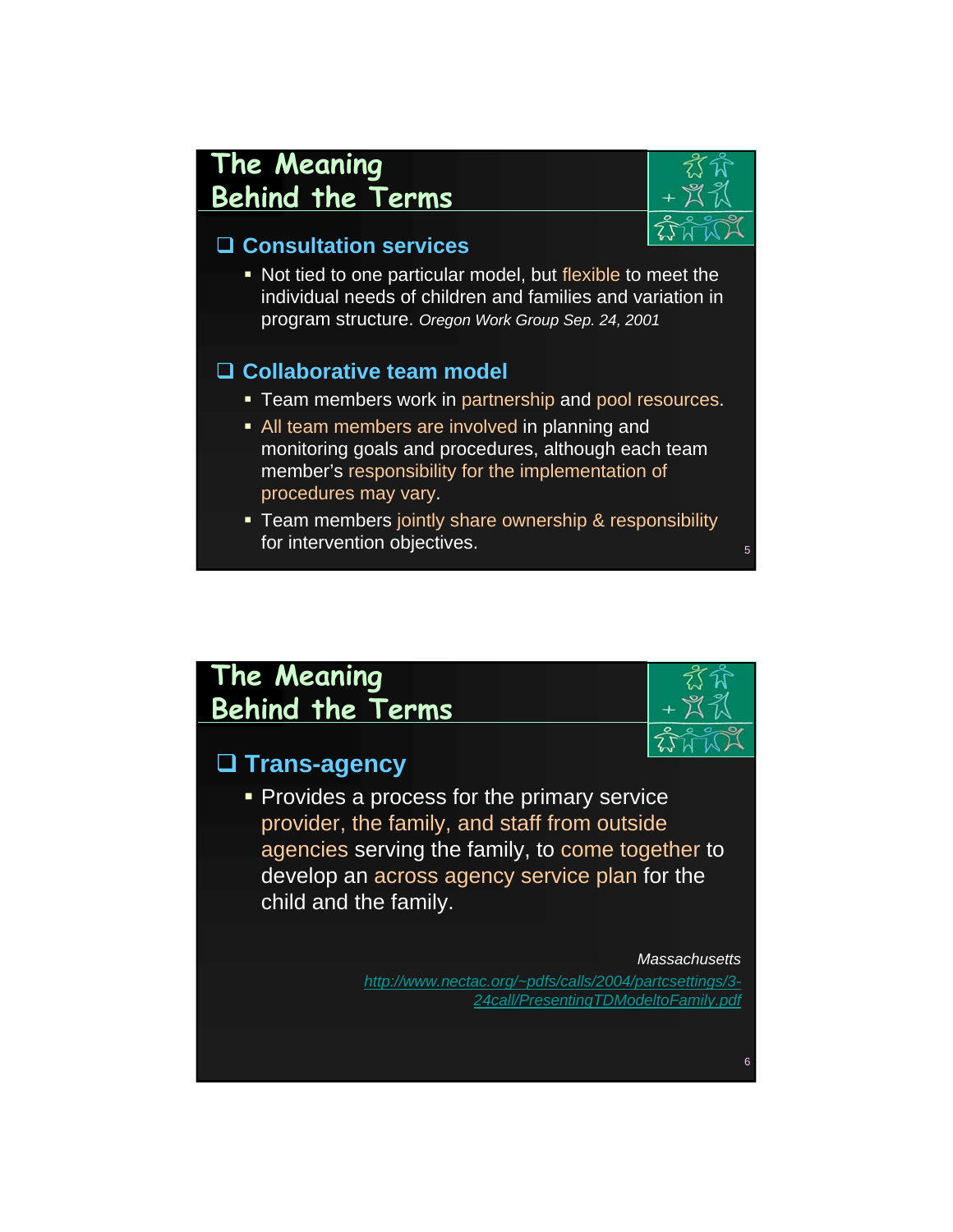

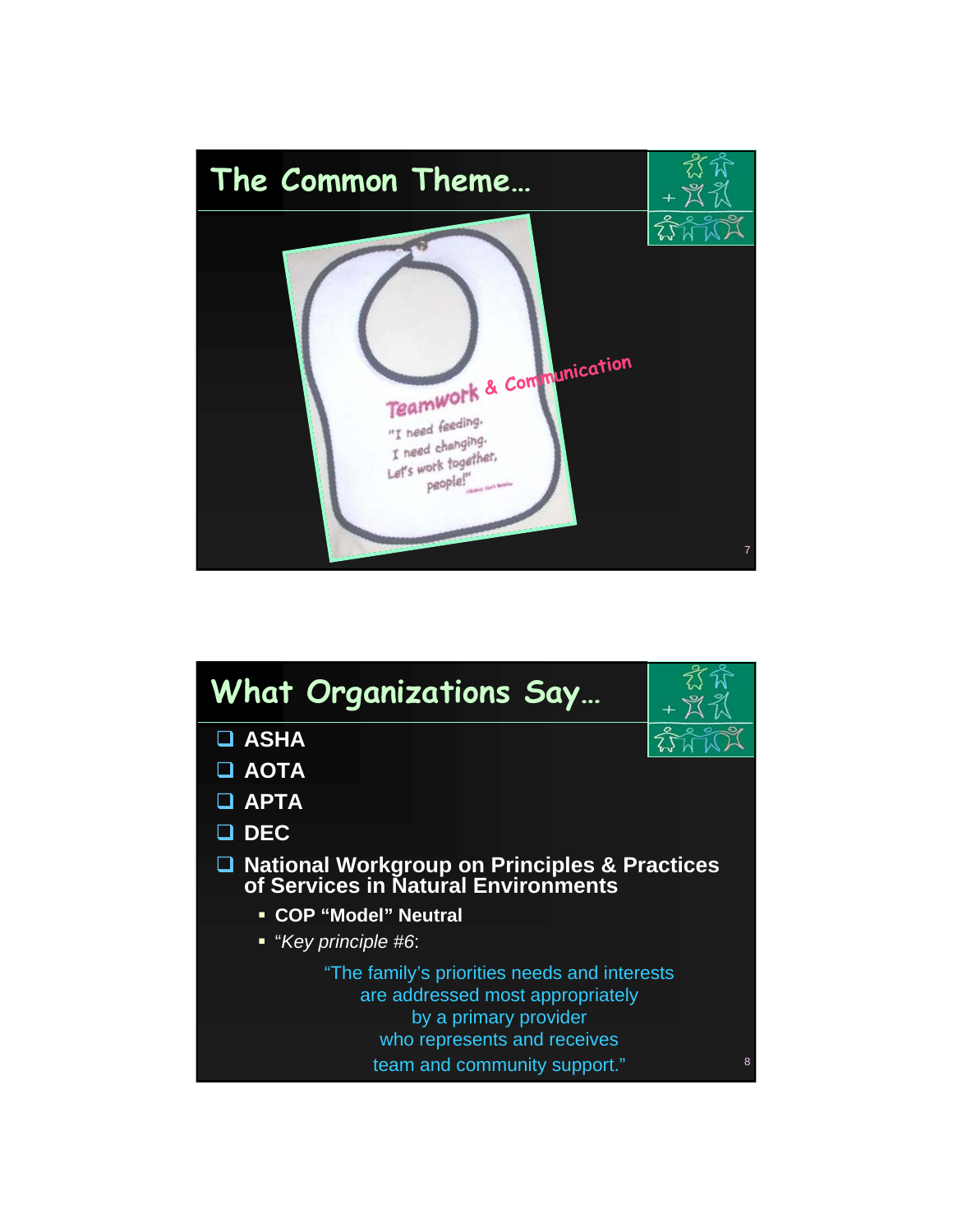# **The Bigger Picture**



- $\square$  One provider cannot meet the multifaceted needs of families of children with disabilities.
- $\square$  Providers cannot wear blinders that limit them to seeing only one specific domain.
- $\Box$  Families and children represent complex systems with numerous intertwined strengths, resources, needs, hopes, dreams, and desires.
- $\square$  Perhaps greater emphasis is needed on employing familycentered practices rather than achieving one specific teambased service delivery model. Lamorey and Ryan (1998)

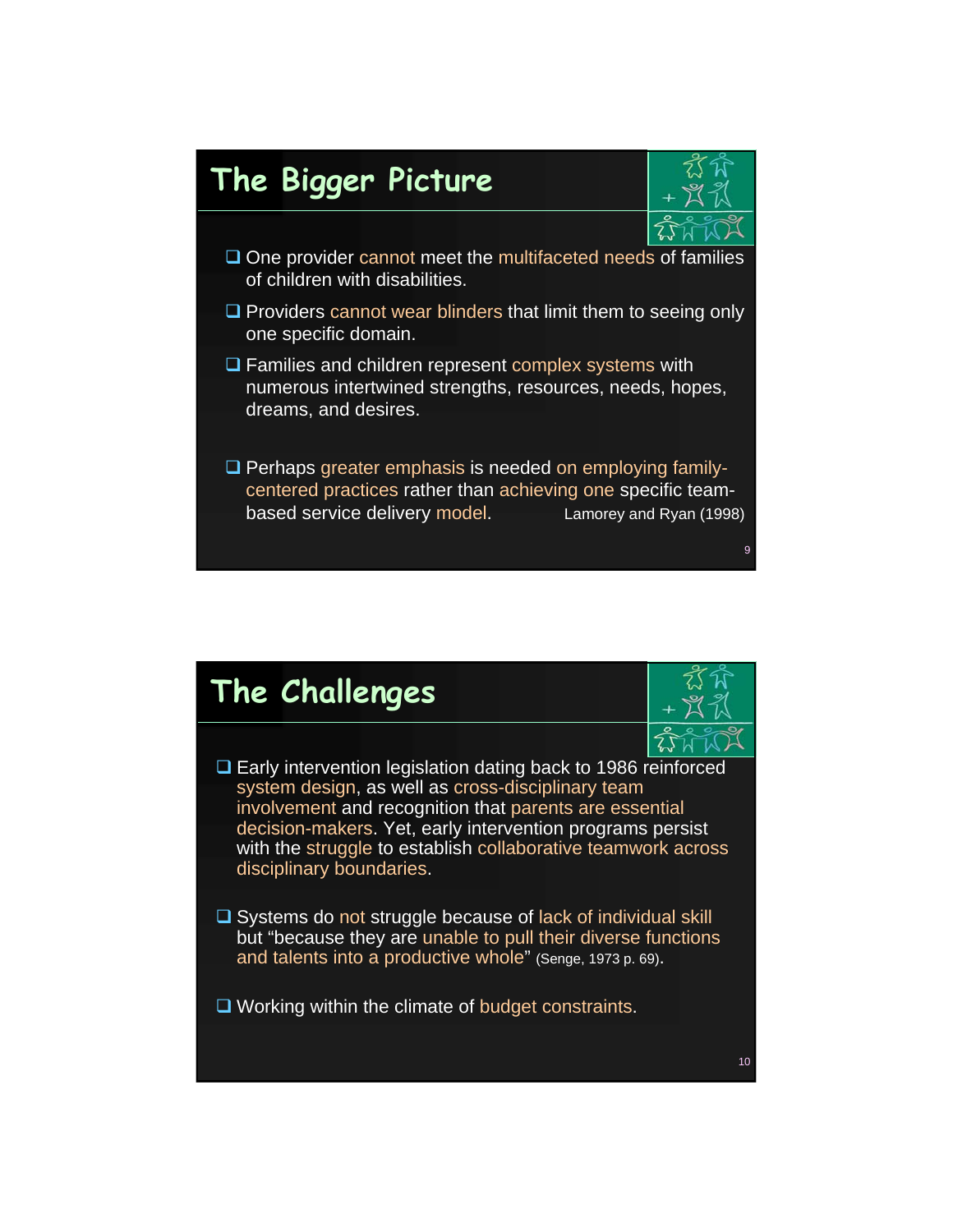# **It Is Not Simple**



- $\square$  The diversity among program design coupled with a mix of professionals coming together on an early intervention team contributes to the challenges of providing holistic family-centered early intervention services in natural environments.
- ■Adapting versus adopting practices and constructs from various models to uniquely fit complex systems.
- □A potpourri of system designs. Spiker, Hebbler, Wagner, Camelto, & McDenna (2000)

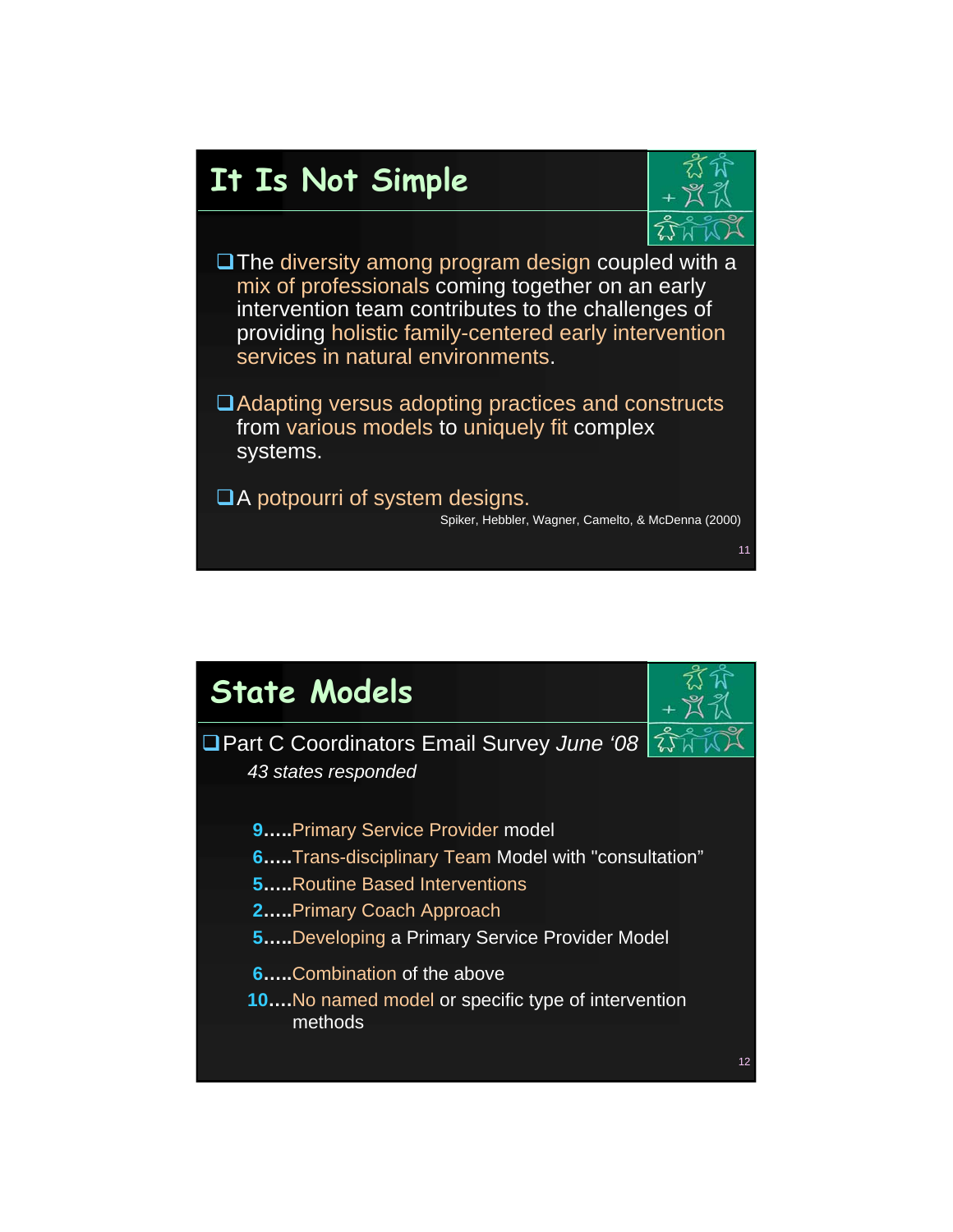

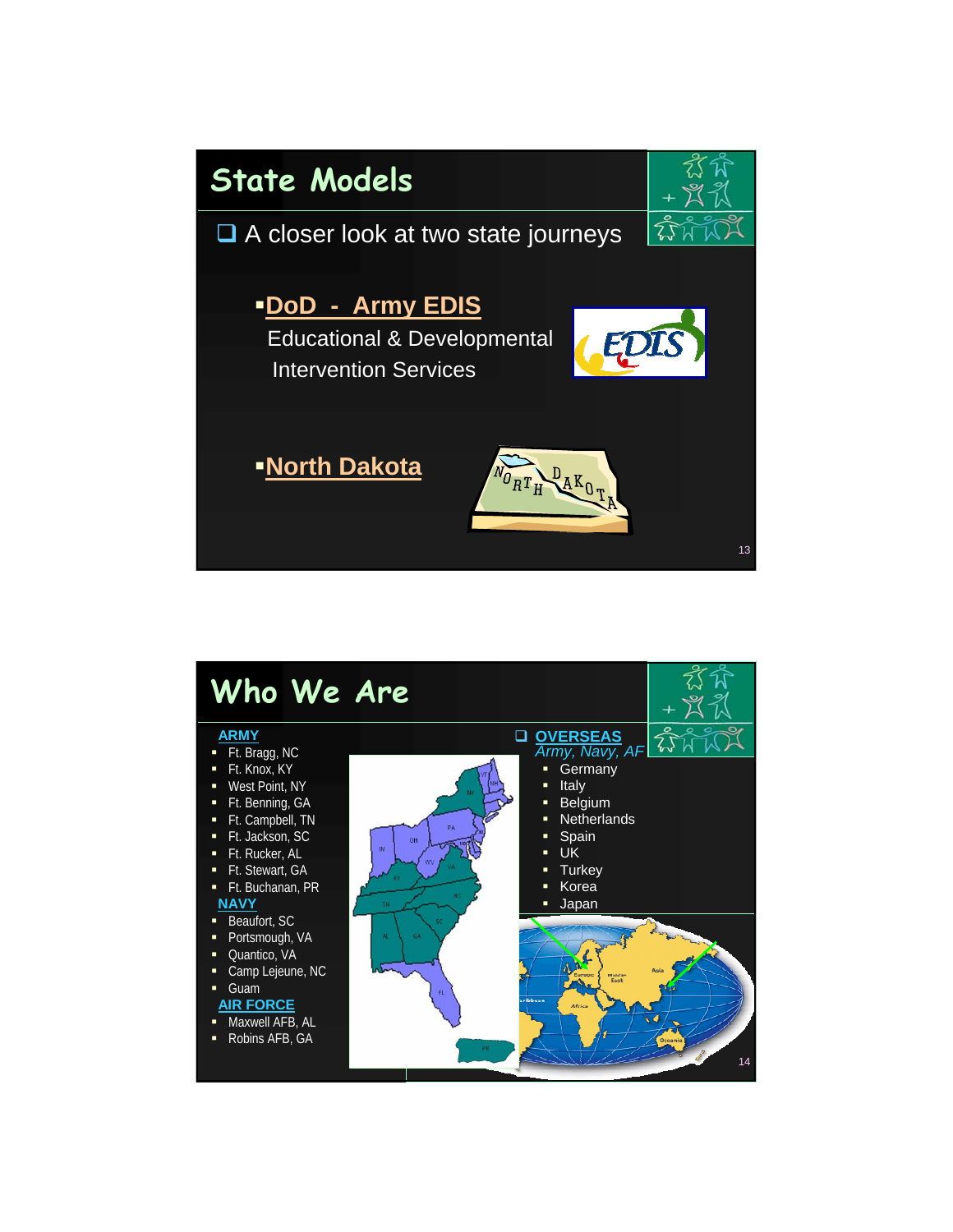

| <b>EDIS</b> (Army)                                                                              | 怼爺<br>$+23.30$ |  |
|-------------------------------------------------------------------------------------------------|----------------|--|
| <b>□Population Served</b>                                                                       |                |  |
| <b>US:</b> Military families residing on military installations with a DoD school<br>system     |                |  |
| • Overseas: Military and DoD Civilian families working with the military<br>and living overseas |                |  |
| <b>□ Eligibility Criteria</b>                                                                   |                |  |
| - -2 SD or $25\%$ delay in one area or - -1.5 SD or 20% delay in two +<br>areas                 |                |  |
| <b>OAII</b> providers "under one roof"                                                          |                |  |
| <b>Time in program:</b> Mean 10.6 months                                                        |                |  |
| <b>QEI Population:</b> 439 enrolled as of 1 Oct 2008<br>715 served FY 2008                      | 16             |  |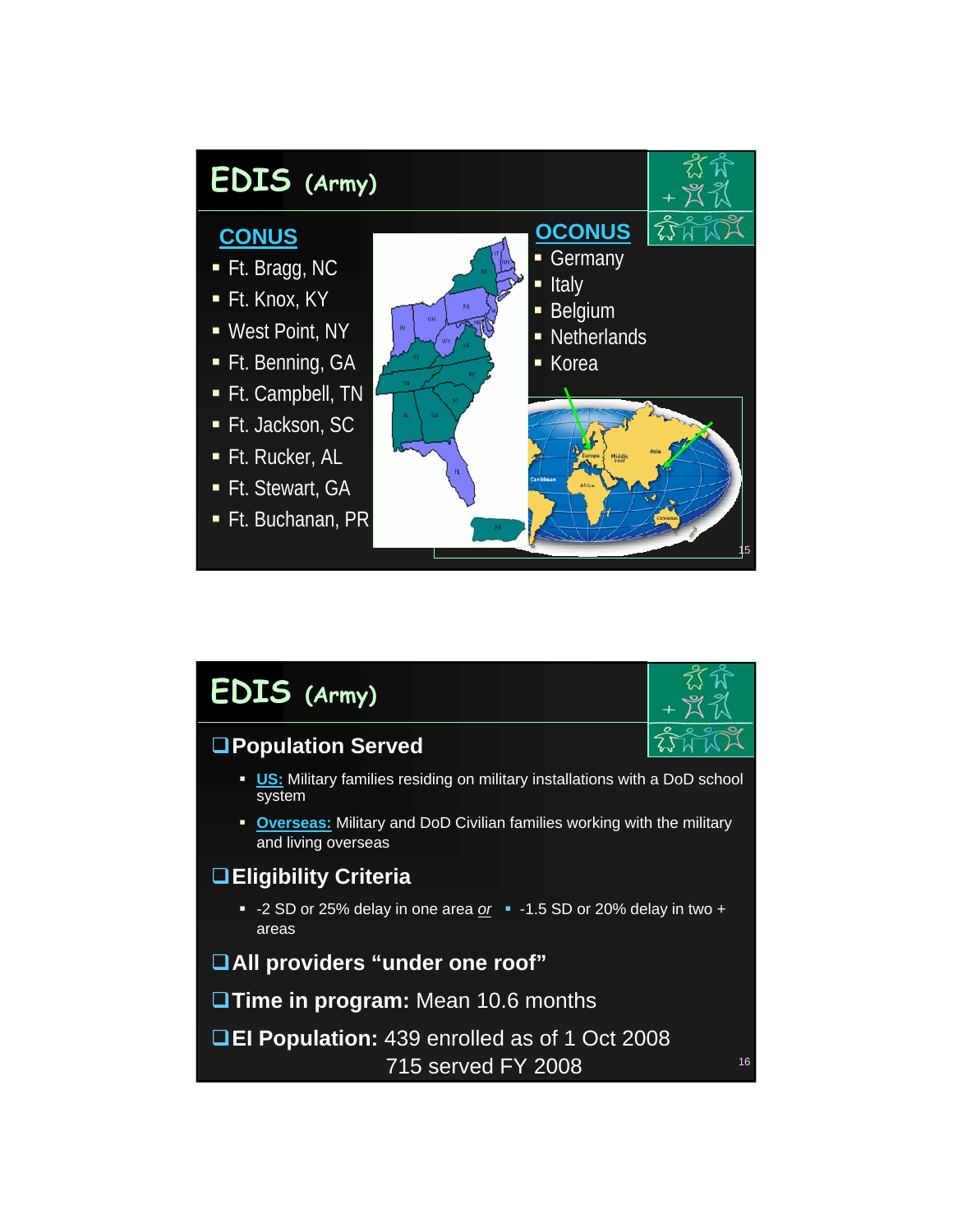# **Why a PSP Model?**



17

**■Believed in this best practice model.** 

**■Believed more is not better.** 

■Recognized the potential for more effective staff utilization.

### 18 **The Journey**  $\Box$  Training campaign (initially top down).  $\Box$  Moved from discipline specific training to holistic training. **NE** emphasis (how not what services provided). **TD Handbook with required exams.**  Philosophy embedded in "state" implementation regulations. □ Reduced designated family service coordinators.  $\Box$  IFSP process with a team-based structure & required RBI.  $\Box$  Brochures about program with PSP focus.  $\square$  Standard technical interview questions part of hiring process.  $\square$  Support, technical assistance, local mentoring. □ Monitor compliance & extend support. □ Educate medical community & referral sources.  $\Box$  Keep abreast of research, policy changes, and practice.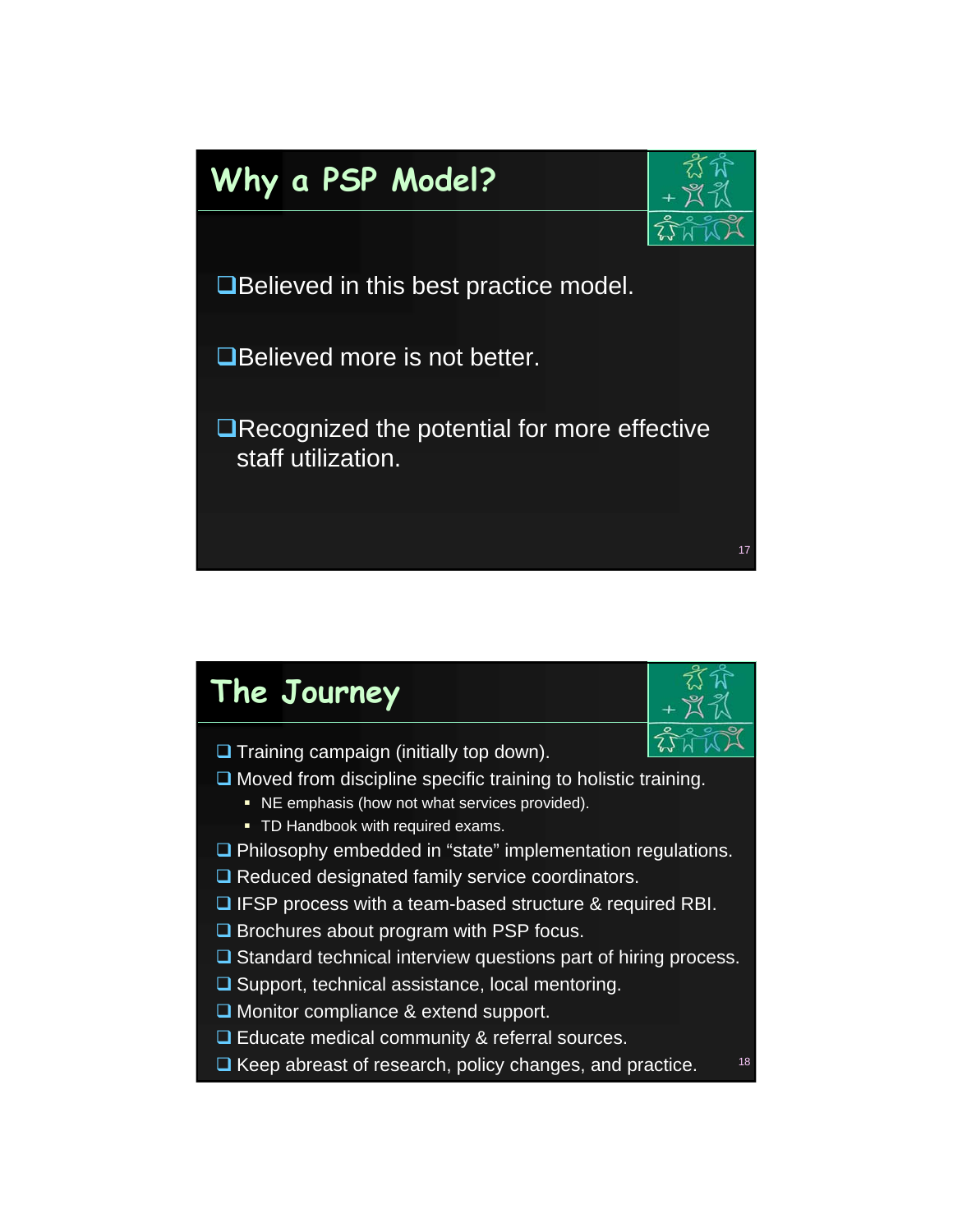

| <b>Implementation</b><br>who does what when                                                                                                                                                                        |                                                                                                                                                                                   |  |
|--------------------------------------------------------------------------------------------------------------------------------------------------------------------------------------------------------------------|-----------------------------------------------------------------------------------------------------------------------------------------------------------------------------------|--|
| □Referral/Intake<br><b>Initial SC</b><br>П<br>• could be anyone on team<br>contacts family and conducts screening if necessary<br>٠<br>follows family through IFSP process and may be an ongoing SC or<br>provider |                                                                                                                                                                                   |  |
| ♦ One person to follow the<br>family through.<br>♦ Facilitates relationship<br>building.                                                                                                                           | Available provider might<br>$\tilde{\phantom{a}}$<br>not always from the<br>discipline of the family's<br>primary concern.<br>All providers need training<br>and expertise in SC. |  |
|                                                                                                                                                                                                                    | 20                                                                                                                                                                                |  |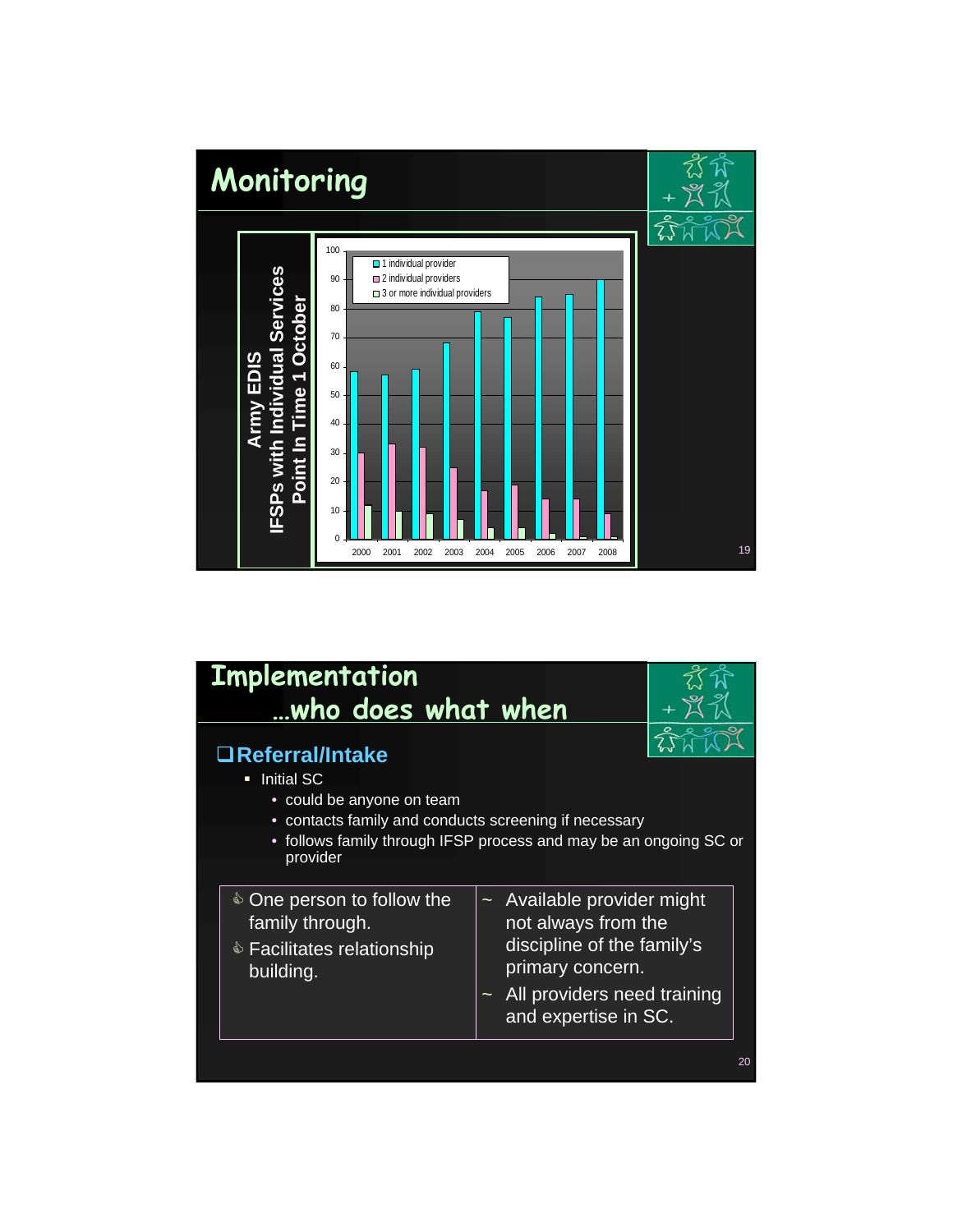

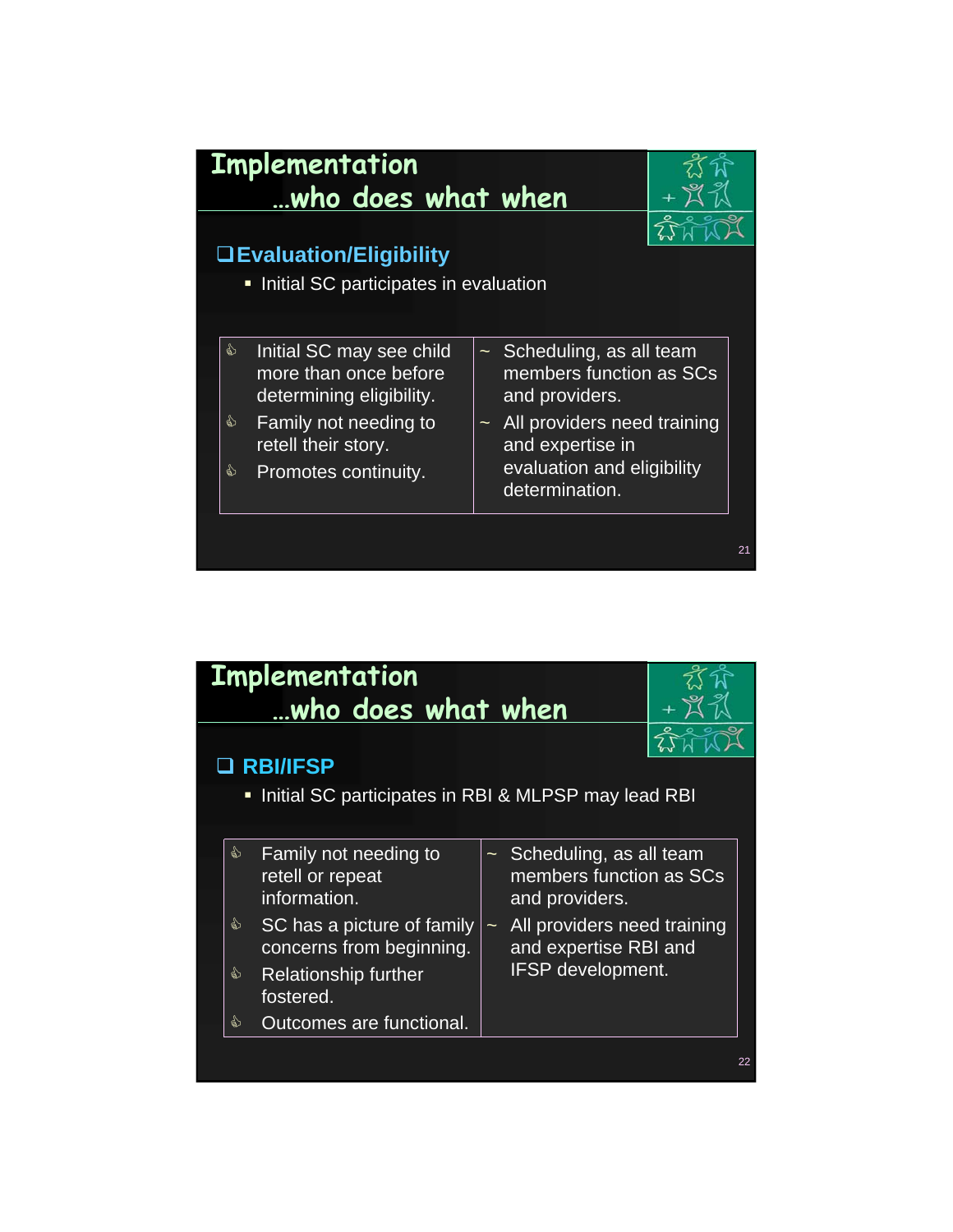

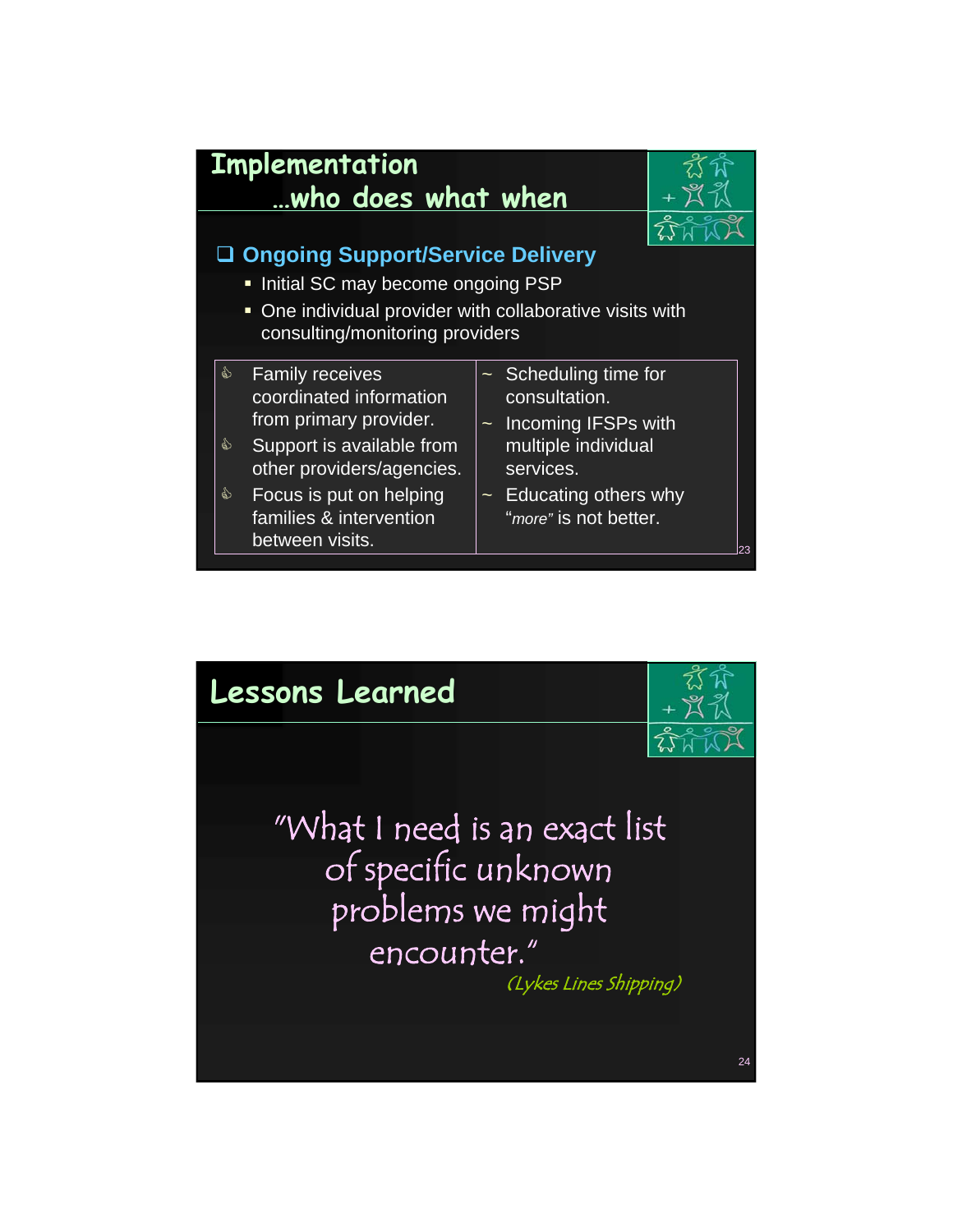

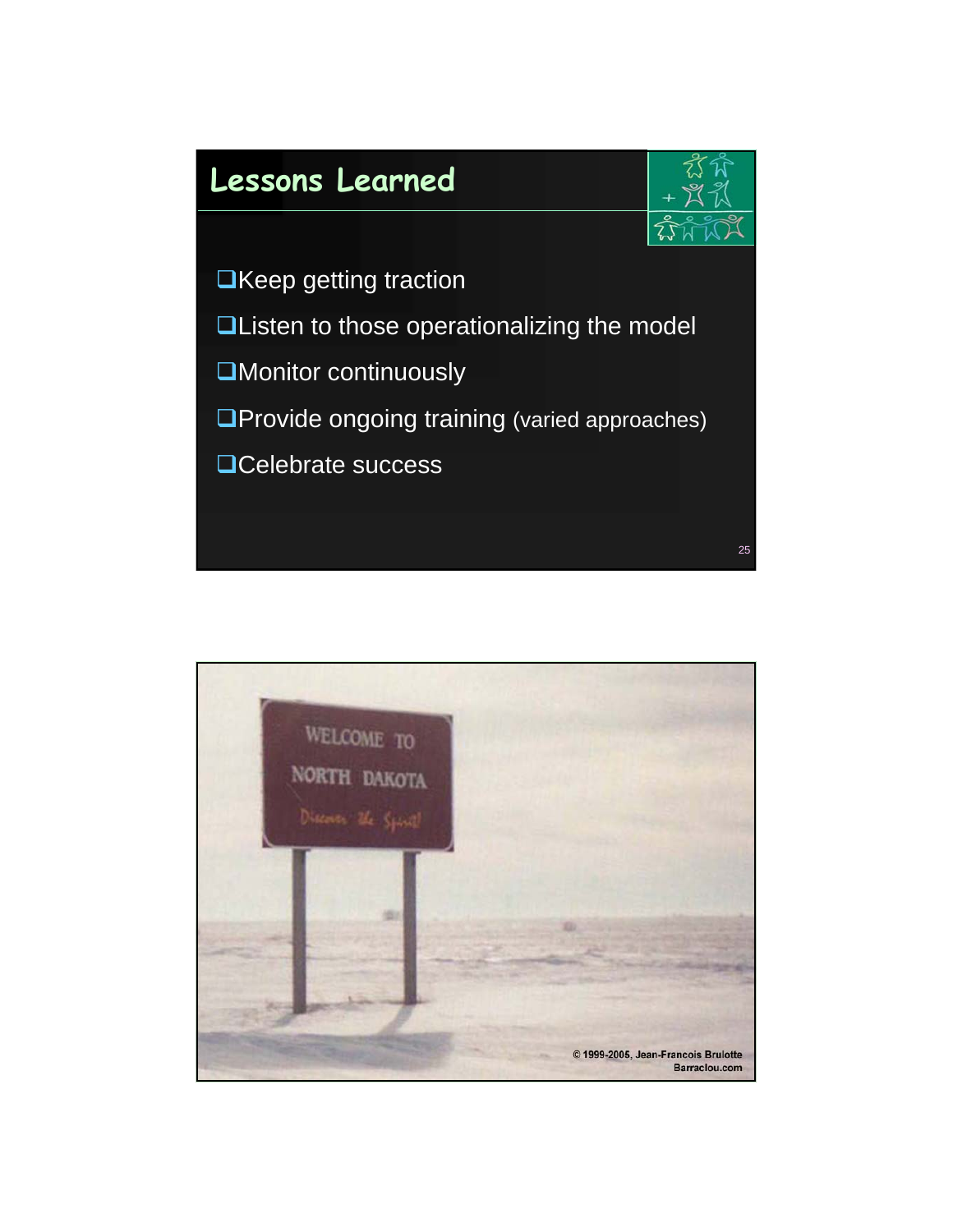## **North Dakota**



27

**Population Served**: Rural/Frontier **Eligibility Criteria**:

**High risk condition, 50% delay in one developmental** area, 25% delay in two or more developmental areas

#### **Provider description**:

- State Department of Human Services contracts with 9 providers across the state (at least one in each human service delivery region).
- Service Coordination is delivered through a dedicated model with staff employed as state employees in the 8 Human Service Centers across the state.

**EI Population**: 935 on December 1, 2008

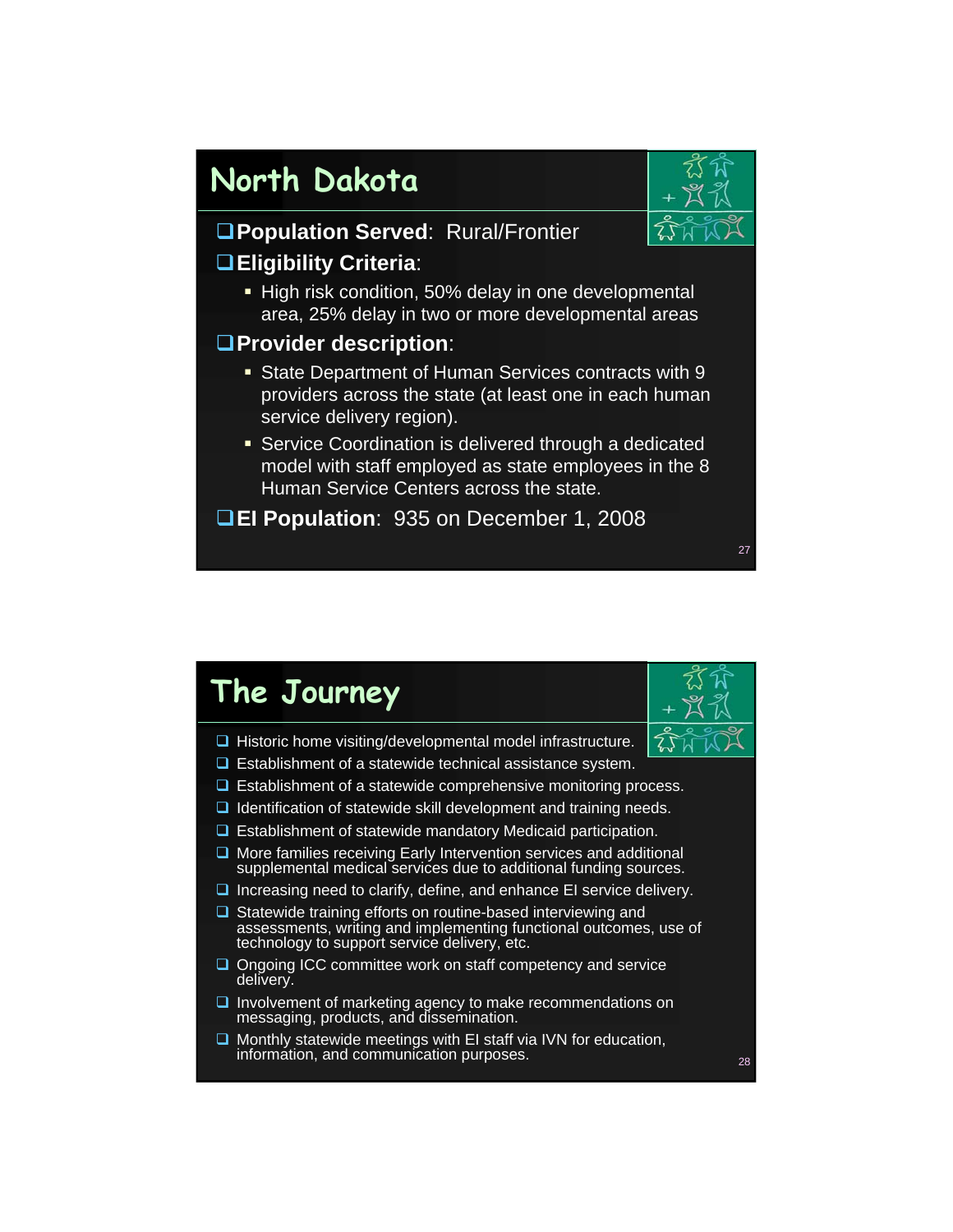

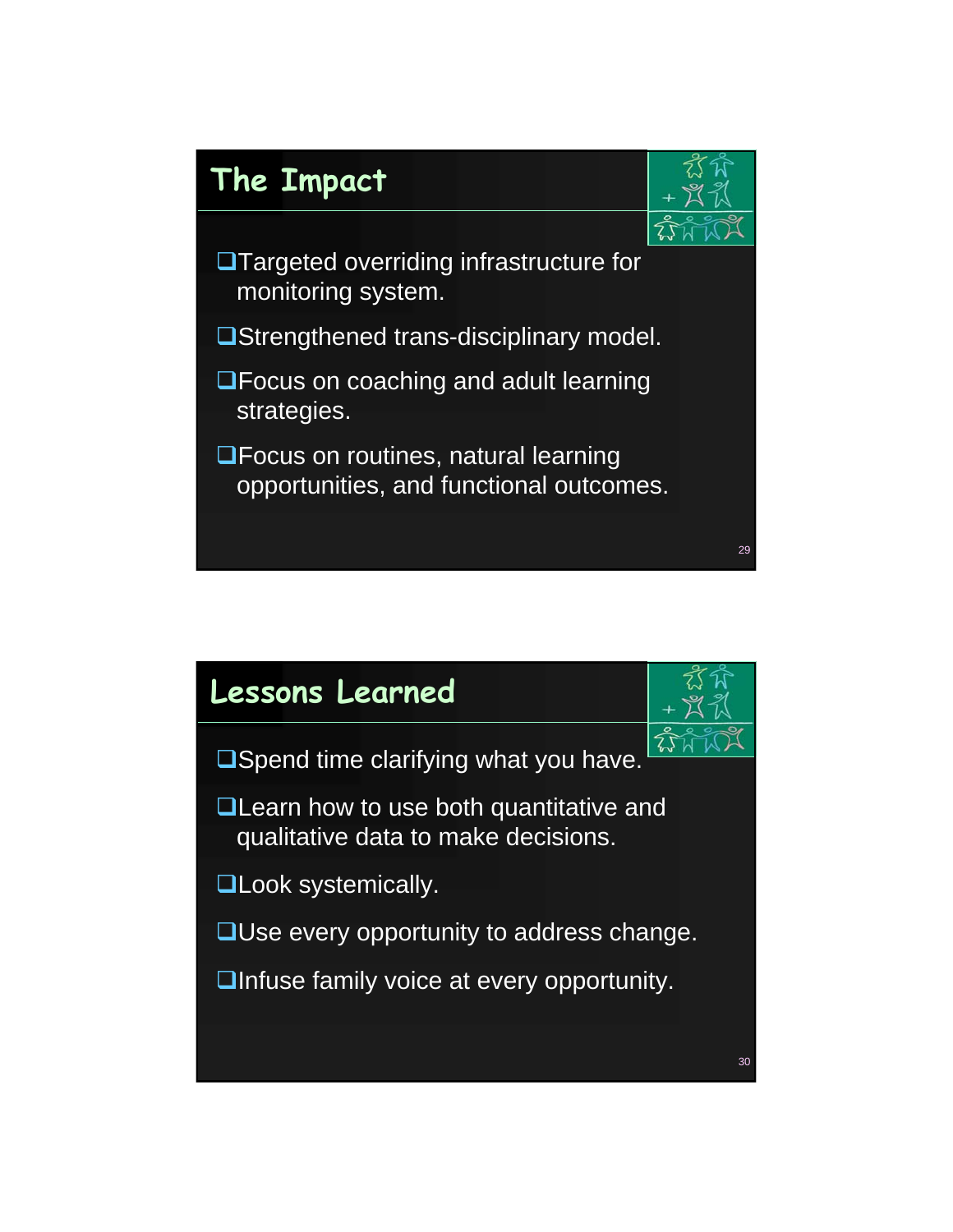

# **Major Types of Change**

### **Incremental**

 Tuning up something, improving something you already do, adapting something in a different way, altering tasks or methods.

### **Re-orientation**

 Creating something new within the existing system, pushes the boundaries of core competencies, second order change-new methods and tasks AND altering relationships and roles.

### **Re-creation**

 *Bi*g jump out of the realm of what currently exists, second order change, create new systems to support the new ideas, old ways are completely gone.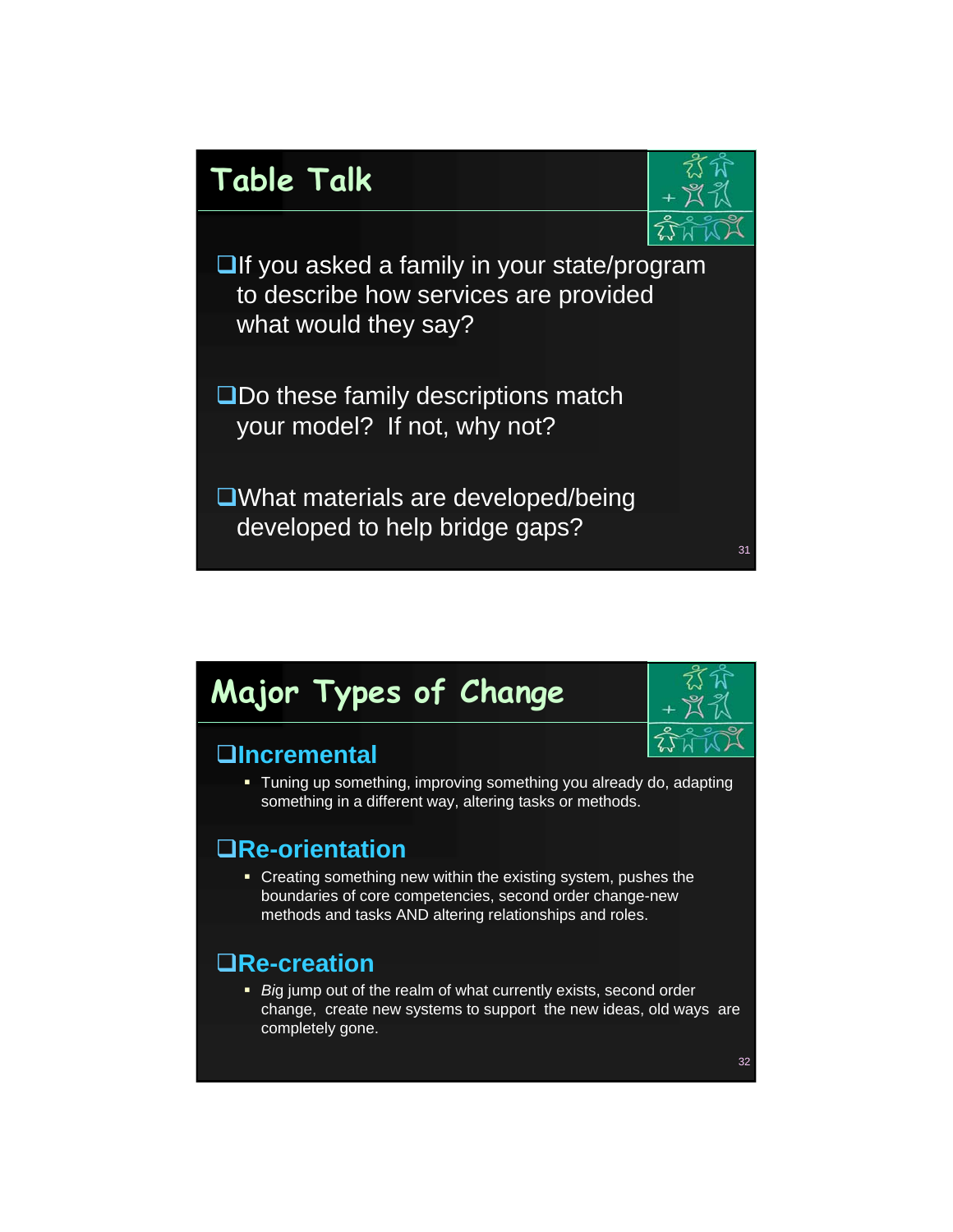



- $\Box$  A clear where are you going and why shared vision.
- □ Complex and complicated.
- □ Requires careful planning at multiple levels & layers.
- □ Takes more time & energy & often fiscal resources.
- **□ Requires new tasks, methods, relationships & roles** be defined and implemented.
- Management of smaller "innovations" but all must be connected to the bigger picture.
- **QLeadership skills are essential!**

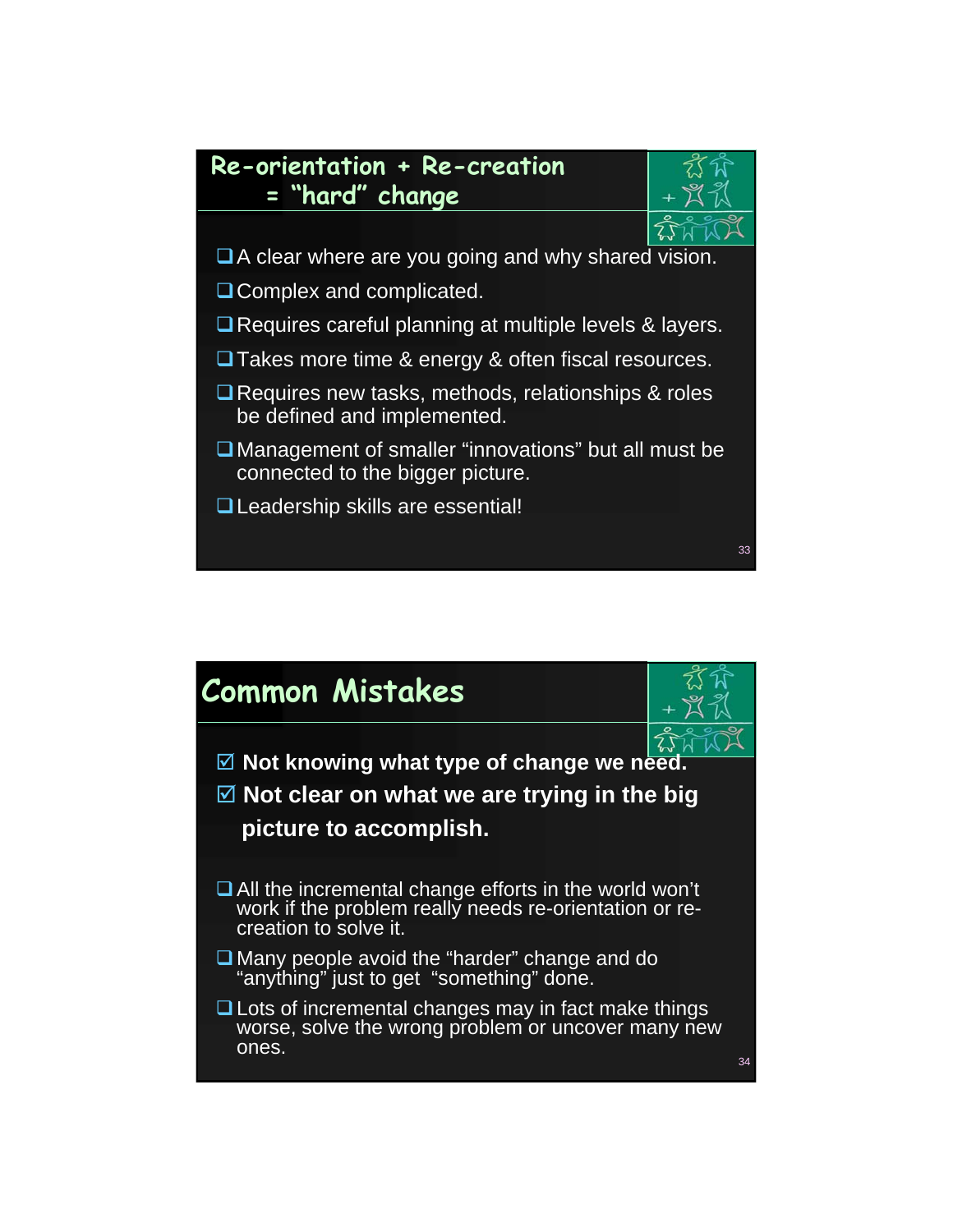



- Remember what change is all about.
- Decide on the type of change you need for the innovation are you trying to accomplish, keeping the end in mind.
- $\Box$  Plan with a systems orientation.
- □ Lead with systemic skills.
- $\Box$  Know your "people" and support their needs.
- $\Box$  Keep it going- understand the "phases " of transforming something.
- $\Box$  The change in the end brings about something better for all those involved!